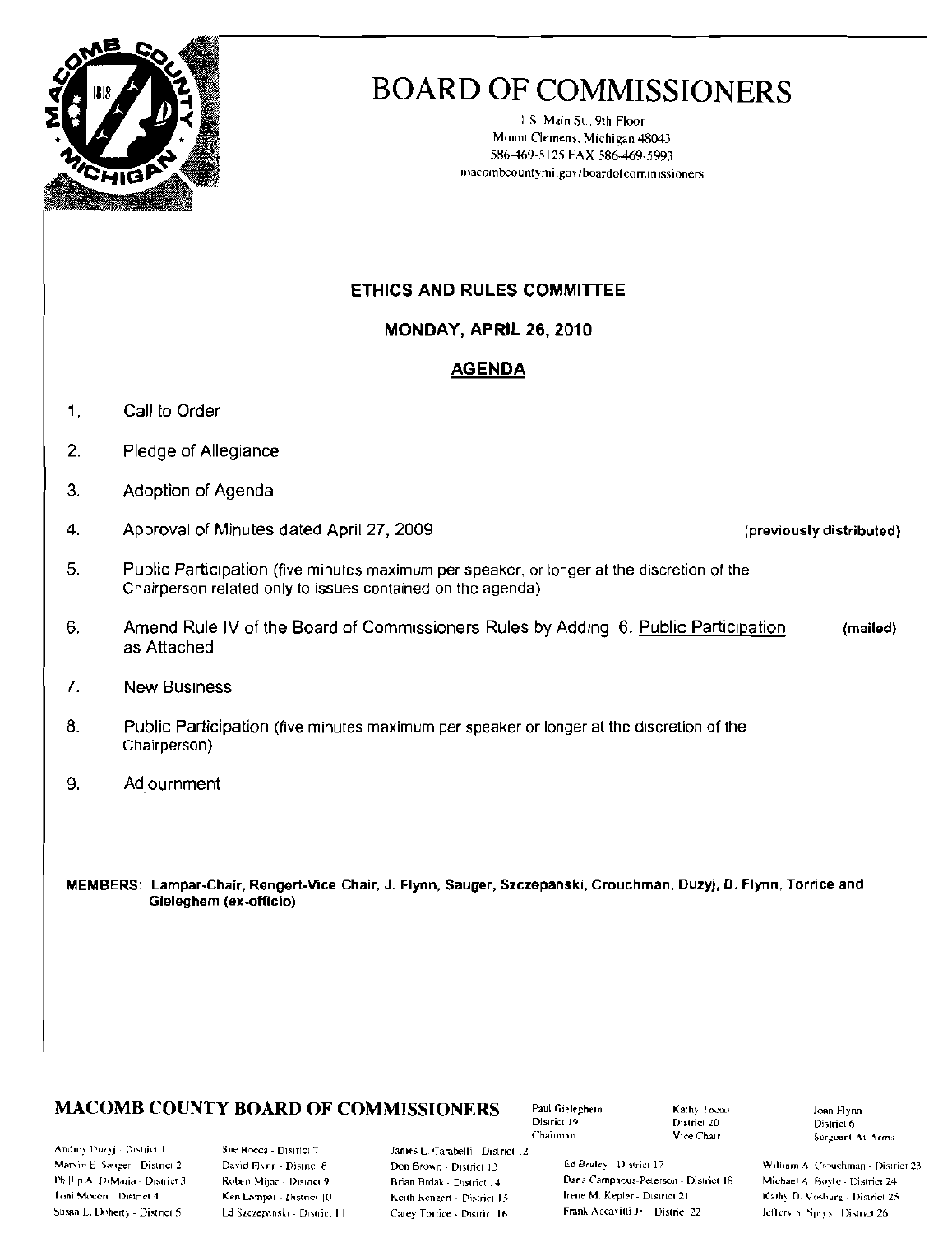## RESOLUTION NO.

FULL BOARD MEETING DATE: \_\_\_\_\_\_\_\_\_\_ AGENDA ITEM: \_

## MACOMB COUNTY, MICHIGAN

## RESOLUTION TO: AMEND RULE IV OF THE BOARD OF COMMISSIONERS RULES BY ADDING 6. PUBLIC PARTICIPATION AS ATTACHED

### INTRODUCED BY: CHAIRPERSON KEN LAMPAR. ETHICS AND RULES COMMITTEE

The amendment clarifies the parameters of the public's right to address the Board of **Commissioners.** 

See attached proposed amendment.

COMMITTEE/MEETING DATE

 $ETHICS AND RULES -  $4/26/10$$